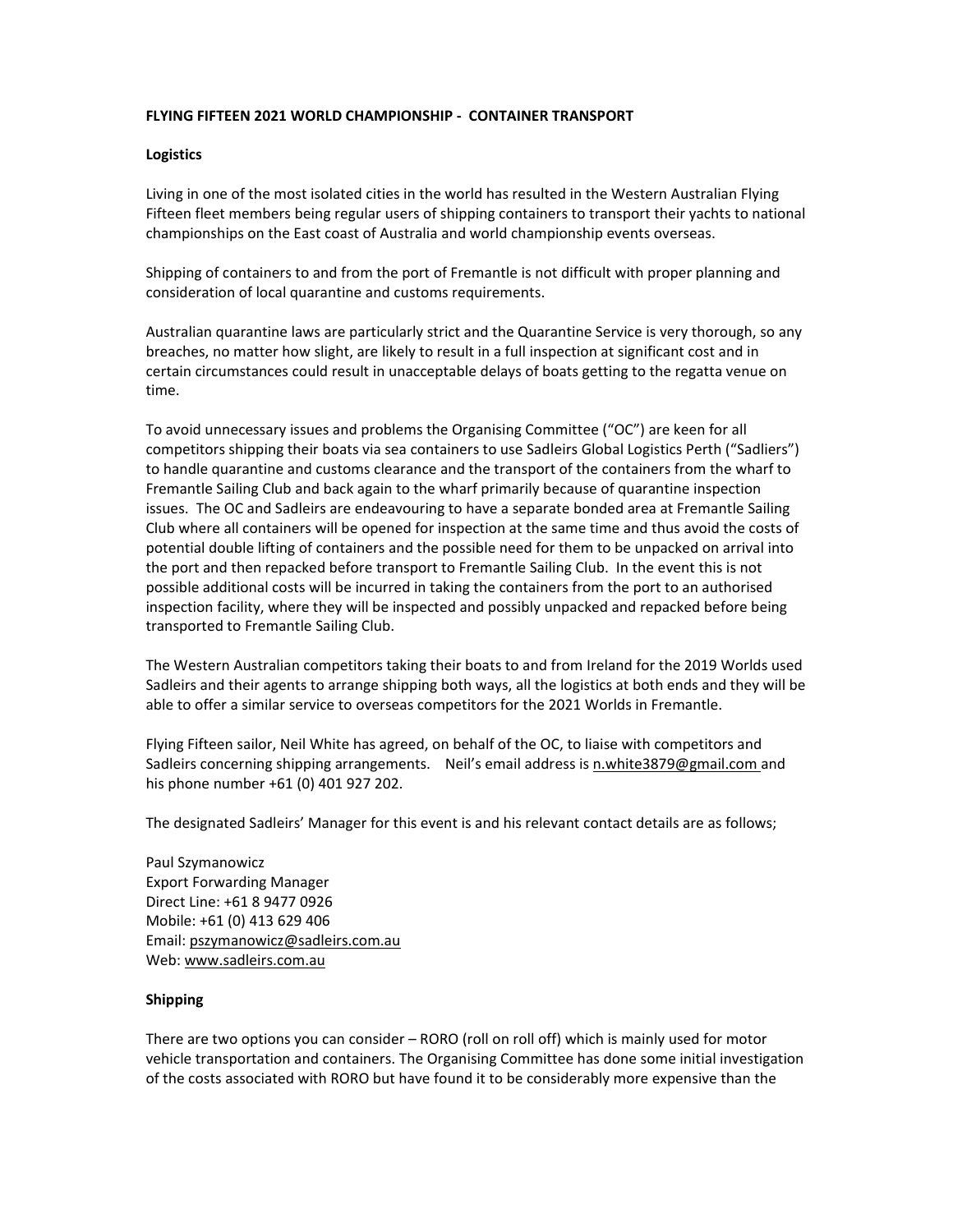alternative of boats sharing a container. Containers must be the 40 foot hi‐cube size with wooden floors to facilitate tek screwing wheel chocks, storage boxes and possibly keel racks to the floor.

There are two main shipping routes to Fremantle from Europe – one is a direct sail to Fremantle with a typical sailing time of 35 – 40 days. The second is trans‐shipping through Singapore or Port Klang (Malaysia). The latter option should be avoided as there can be up to 4 week delays in these ports as shipping lines have consolidated and the number of ships operating has declined. You should aim to have your Flying Fifteen containers to arrive in Fremantle by mid to late January 2021.

Sadliers have developed a costing matrix which details departures from ports in the UK, Ireland, France, Spain, Hong Kong, New Zealand and the East coast of Australia, together with indicative costs associated with each step in the process. The most fluid of these costs are the container freight rates as the shipping lines are reluctant to give long range pricing. To obtain an indicative cost estimate please contact Paul Szymanowicz at Sadleirs. His contact details are noted above.

#### **Quarantine**

As noted above Australian quarantine laws are particularly strict and the Quarantine Service is very thorough.

Avoid packing any wooden objects other than for securing the boat in the container and if possible use other materials for packing. If wood is to be used please ensure only heat treated wood is used by the yard that is stamped with an ISPM15 logo. Do not ship objects such as wooden ladders. Avoid any foodstuffs. Items shipped in the yacht should be kept to a minimum such as sailing gear and sails. However, you might like to put some bikes in the container as Fremantle is a very bike friendly city.

Ensure the boat and trailer (and bikes) are clean. Given the trailers will be packed in winter, it is likely there will be mud on them and possibly the boat covers. Please ensure the trailers and covers are clean before loading into the container or it will be cleaned in Fremantle at an additional cost.

In response to the rapid expansion of the brown marmorated stink bug ("BMSB") throughout Europe and North America, the Department of Agriculture has strengthened the seasonal measures to manage the risk of BMSB arriving in Australia during the 2019–20 BMSB risk season and it may have a flow on effect into the 2021 season. These measures may include the need for containers to be fumigated before departure and also on arrival. It is important any such requirements are understood and addressed before shipping from overseas.

Please ensure any keys pertaining to trailer lockboxes or other locked compartments are either handed to the exporting agent at destination or forwarded directly to the clearing agent at Fremantle. It is imperative the keys are received/available to Quarantine upon shipment arrival so all inspections can be undertaken in a timely manner.

#### **Container Arrival**

Our preferred position is that as part of the Sadleirs package a transport company will pick up the containers from the wharf and take them to Fremantle Sailing Club to a bonded area for customs Australian Customs and Quarantine (AQIS) inspections. If this is not possible the containers will be collected from the port and delivered to an authorised inspection facility, where they will be inspected and possibly unpacked and repacked before being transported to Fremantle Sailing Club.